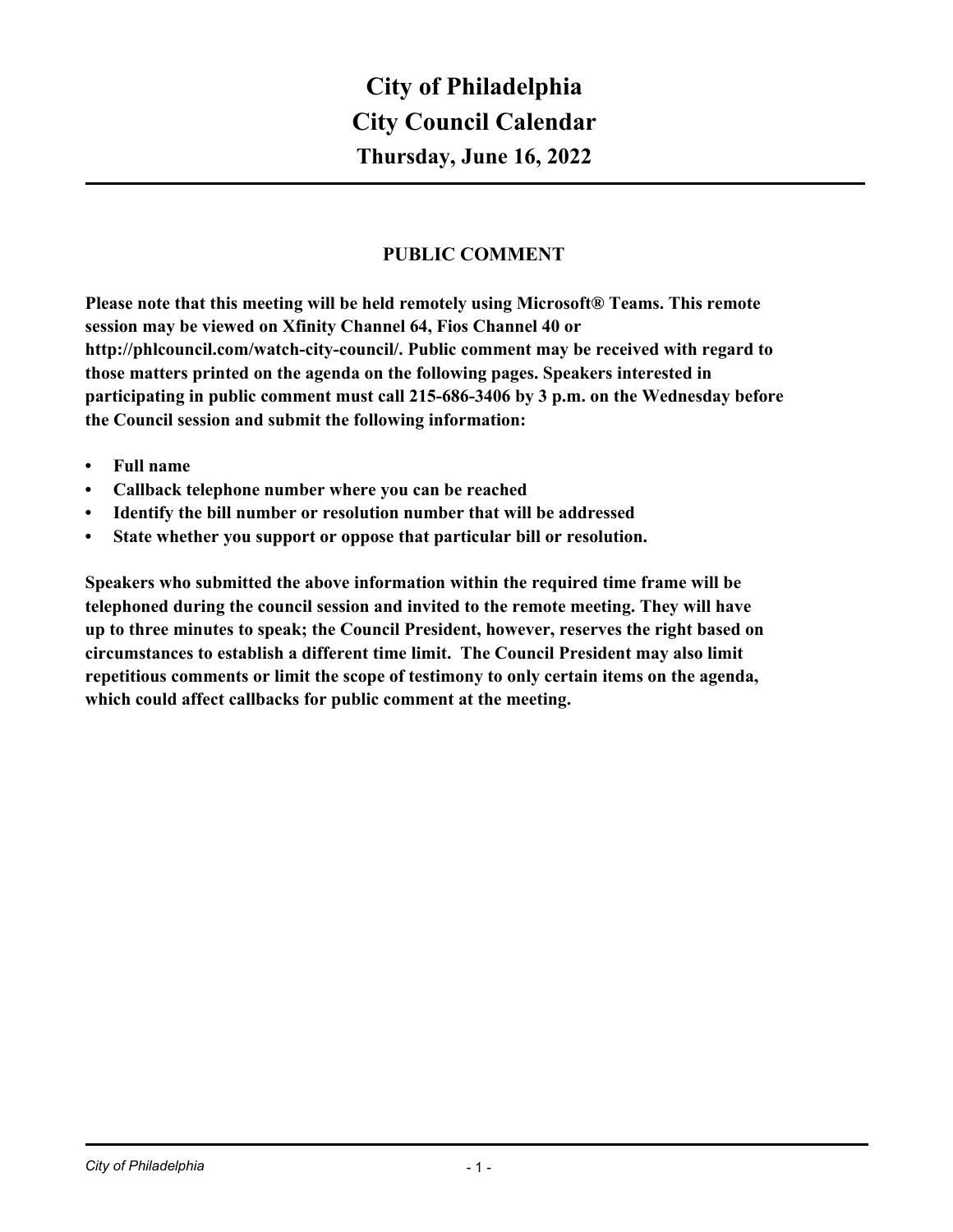# **ORDER OF BUSINESS IN A COUNCIL SESSION**

**Note: Some items do not occur at every session:**

**Invocation.**

**Approval of the journal of the preceding meeting.**

**Requests by Councilmembers for permission to be absent from the session.**

**Reading of communications from the Mayor.**

**Introduction of bills and resolutions (to be referred to appropriate Committees of Council).**

**Reports from Committees of Council.**

**Special business.**

**Bills on first reading.**

**Public comment on bills and resolutions on the Second Reading and Final Passage Calendars – titles are printed below.**

**Bills that Council passed but that need to be returned by the Mayor for reconsideration.**

**Consideration of bills and resolutions on the Second Reading and Final Passage Calendars.**

**Bills and resolutions on the Suspension Calendar.**

**Speeches by Councilmembers.**

**.**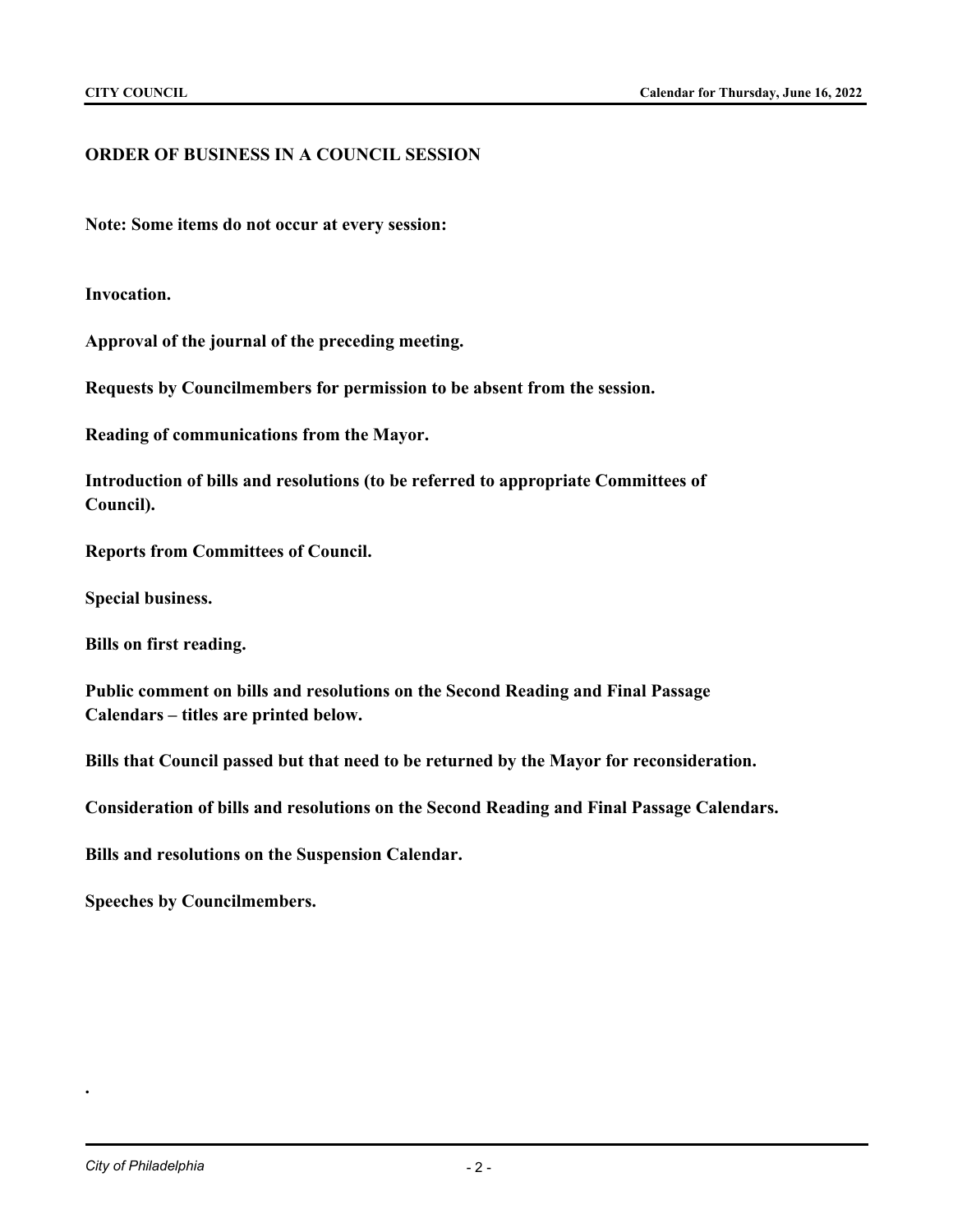# **BILLS AND RESOLUTIONS ON FINAL PASSAGE**

#### **200533**

### **INTRODUCED BY:** Councilmember Bass

Resolution calling on Comcast Spectacor to reconsider its naming rights agreement with Wells Fargo based on its history of unethical banking practices.

#### **210396**

#### **INTRODUCED BY:** Councilmember Parker

Resolution calling on the Sheriff of the City of Philadelphia to request an Order from the President Judge of the Philadelphia County Court of Common Pleas of the First Judicial District of Pennsylvania to temporarily stay all mortgage and tax foreclosure sales.

#### **210434**

#### **INTRODUCED BY:** Councilmember Oh

Resolution calling on the City of Philadelphia to implement minimum force training for all law enforcement officers.

#### **210913**

# **INTRODUCED BY:** Councilmember Bass

Resolution authorizing City Council to retain legal counsel to file a lawsuit to require the Administration to implement and enforce Bill Number 200425, an ordinance duly enacted by the City Council of Philadelphia which became law on January 28, 2021.

#### **220197**

# **INTRODUCED BY:** Councilmember Johnson for Council President Clarke

Resolution proposing an amendment to The Philadelphia Home Rule Charter to create the Department of Aviation, to transfer the functions of certain City agencies with respect to the operations of the City's Airports to the newly-created Department and to provide for additional duties of the Department; and providing for the submission of the amendment to the electors of Philadelphia.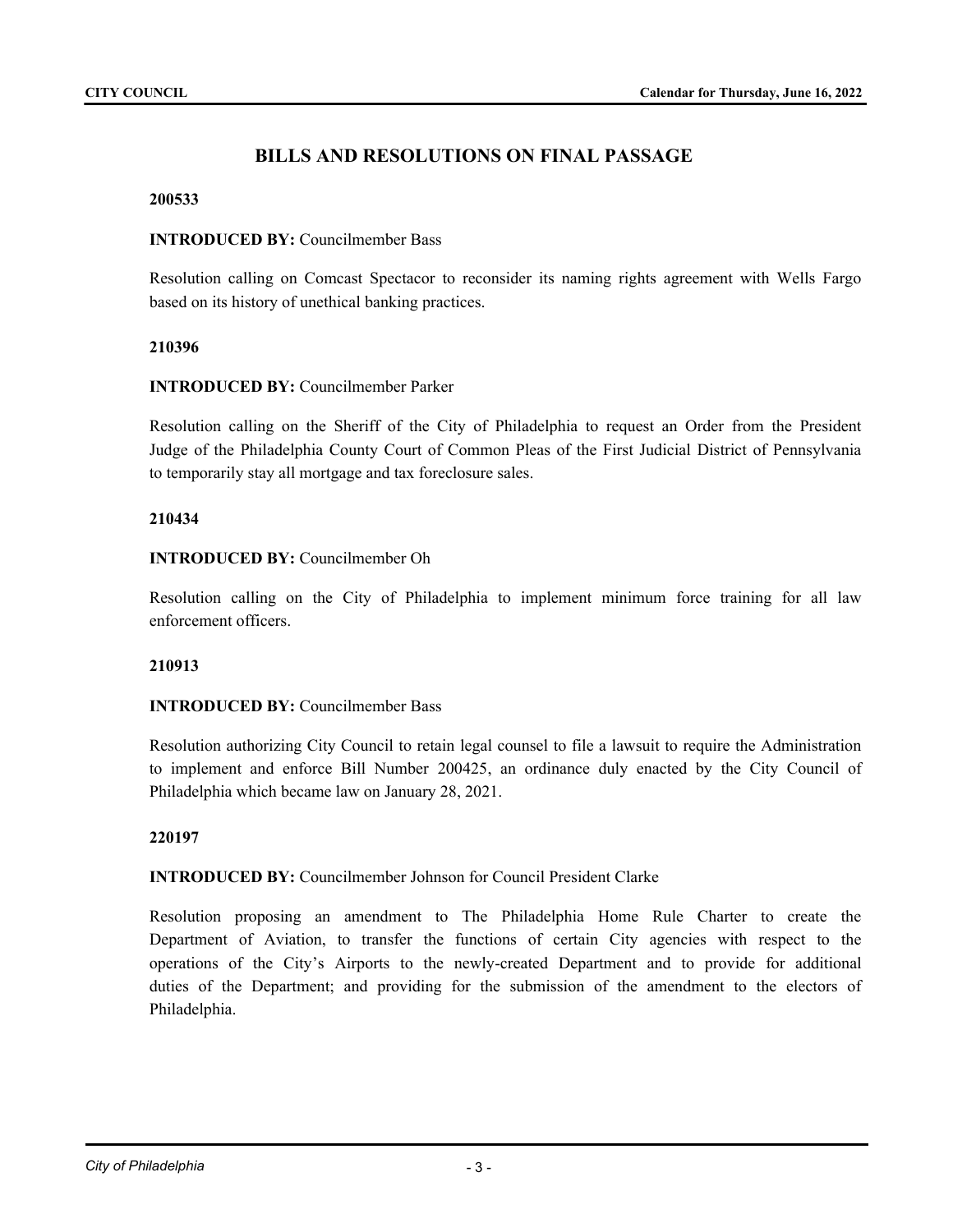**INTRODUCED BY:** Councilmembers Parker and Gilmore Richardson

Resolution recognizing and congratulating Angela Val on being named the new President and CEO of VISIT PHILADELPHIA.

# **220582**

**INTRODUCED BY:** Councilmember Council President Clarke

Resolution authorizing the Philadelphia Redevelopment Authority to execute and deliver to the Philadelphia Land Bank deeds conveying title to 2342 North Twenty-seventh street, 2344 North Twenty-seventh street, 2346 North Twenty-seventh street, and 2348 North Twenty-seventh street located in the Fifth Councilmanic District pursuant to the requirements of the Commonwealth Land Bank Act.

# **220583**

**INTRODUCED BY:** Councilmember Council President Clarke

Resolution authorizing the Commissioner of Public Property to execute and deliver to the Philadelphia Redevelopment Authority deeds conveying fee simple title to certain City-owned lots or pieces of ground with the buildings and improvements thereon situate in the Fifth Councilmanic District of the City of Philadelphia and further authorizing the Philadelphia Redevelopment Authority to transfer to the Philadelphia Land Bank fee simple title to such properties pursuant to Section 16-405 of The Philadelphia Code.

# **220584**

# **INTRODUCED BY:** Councilmember Council President Clarke

Resolution authorizing the Commissioner of Public Property to execute and deliver to the Philadelphia Redevelopment Authority deeds conveying fee simple title to certain City-owned lots or pieces of ground with the buildings and improvements thereon situate in the Fifth Councilmanic District of the City of Philadelphia and further authorizing the Philadelphia Redevelopment Authority to transfer to the Philadelphia Land Bank fee simple title to such properties pursuant to Section 16-405 of The Philadelphia Code.

# **220585**

# **INTRODUCED BY:** Councilmember Gilmore Richardson

Resolution recognizing, honoring, and welcoming Zeta Phi Beta Sorority, Incorporated on the occasion of its 2022 Grand Boule being held in the City of Philadelphia, July 18- July 24, 2022.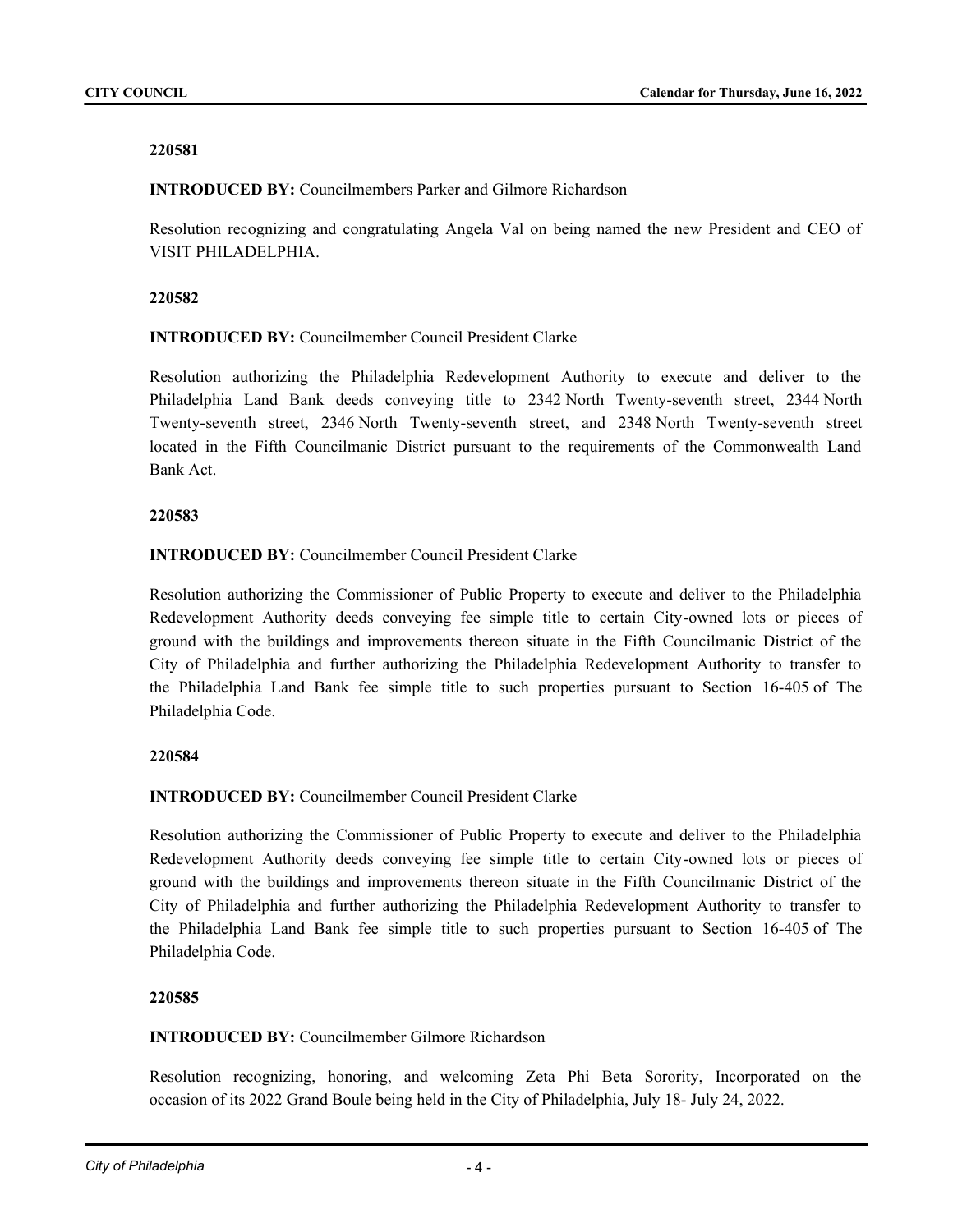# **INTRODUCED BY:** Councilmember Gym

Resolution honoring and recognizing Carol Tracy, Esq. for her profound achievements advancing the legal status of women and families through pathbreaking litigation and advocacy, as well as her transformational leadership in the movement for women's rights in Philadelphia and across the nation.

#### **220587**

#### **INTRODUCED BY:** Councilmember Johnson

Resolution honoring Dann Cuellar, on the occasion of his retirement, for 34 years of excellence in broadcast and digital journalism at 6abc Action News on Philadelphia's WPVI-TV.

#### **220589**

### **INTRODUCED BY:** Councilmember Johnson

Resolution honoring the life and legacy of Philadelphia's first Black television reporter, Trudy Haynes, for her work breaking barriers for Black women in the field of journalism.

#### **220590**

# **INTRODUCED BY:** Councilmember Quiñones Sánchez

Resolution honoring Superintendent Dr. William Hite upon his departure from the Philadelphia School District and thanking him for his exemplary service to the students and citizens of Philadelphia over the past ten years.

#### **220591**

# **INTRODUCED BY:** Councilmember Brooks

Resolution recognizing June 15, 2022 as World Elder Abuse Awareness Day, and further recognizing June 16, 2022, as Elder Abuse Awareness Day in the City of Philadelphia.

#### **220593**

# **INTRODUCED BY:** Councilmember Domb

Resolution honoring journalist, host, and co-executive producer Terry Gross and the Fresh Air team on their 2022 Peabody Institutional Award.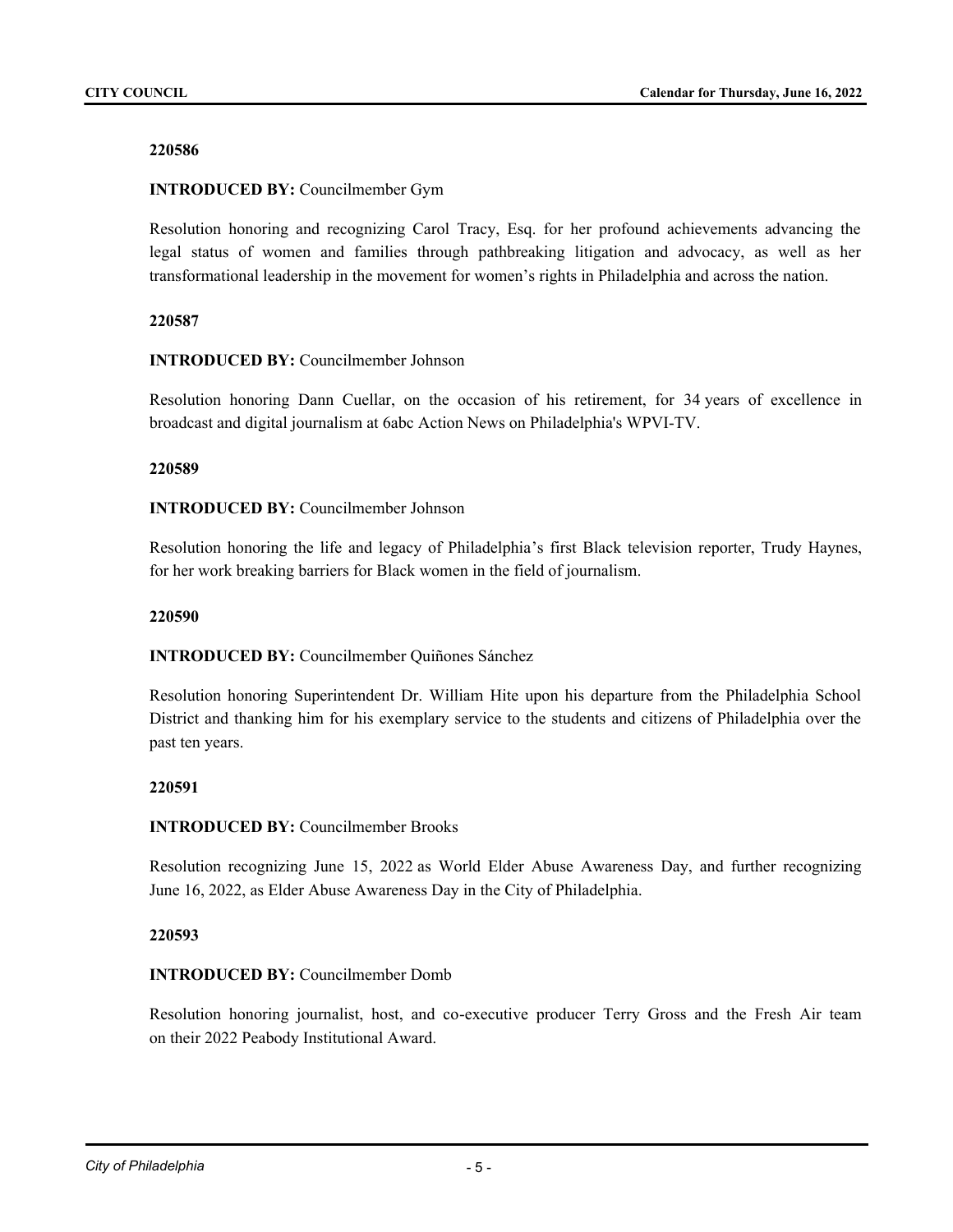# **INTRODUCED BY:** Councilmember Gauthier

Resolution honoring the life and legacy of trailblazing attorney Bernard Lee for his contributions to the practice of law, and his dedication to mentorship, family, and friends.

# **220596**

# **INTRODUCED BY:** Councilmember Squilla

Resolution supporting the Pennsylvania Commission for the United States Semi quincentennial (AMERICA250PA).

# **220597**

# **INTRODUCED BY:** Councilmember Squilla

Resolution also naming South 13th Street, between Spruce and Locust Streets, as "Jeff Guaracino Way" for his lifelong commitment to Philadelphia and the surrounding counties.

# **220598**

# **INTRODUCED BY:** Councilmember Squilla

Resolution supporting the Coordinating Entity of the United States Semi quincentennial in Philadelphia (PHILADELPHIA250).

# **220599**

# **INTRODUCED BY:** Councilmember Bass

Resolution urging The City of Philadelphia to reconsider the terms of the Atwater Kent Collection (the "Collection") transfer agreement between the City of Philadelphia and Drexel University in order to ensure adequate stewardship of the Collection and protect the interests of the citizens of Philadelphia.

# **220600**

# **INTRODUCED BY:** Councilmember Oh

Resolution commemorating June 19, 2022 as Korean American Citizenship Day to Celebrate the First Naturalization of a Korean American in 1890.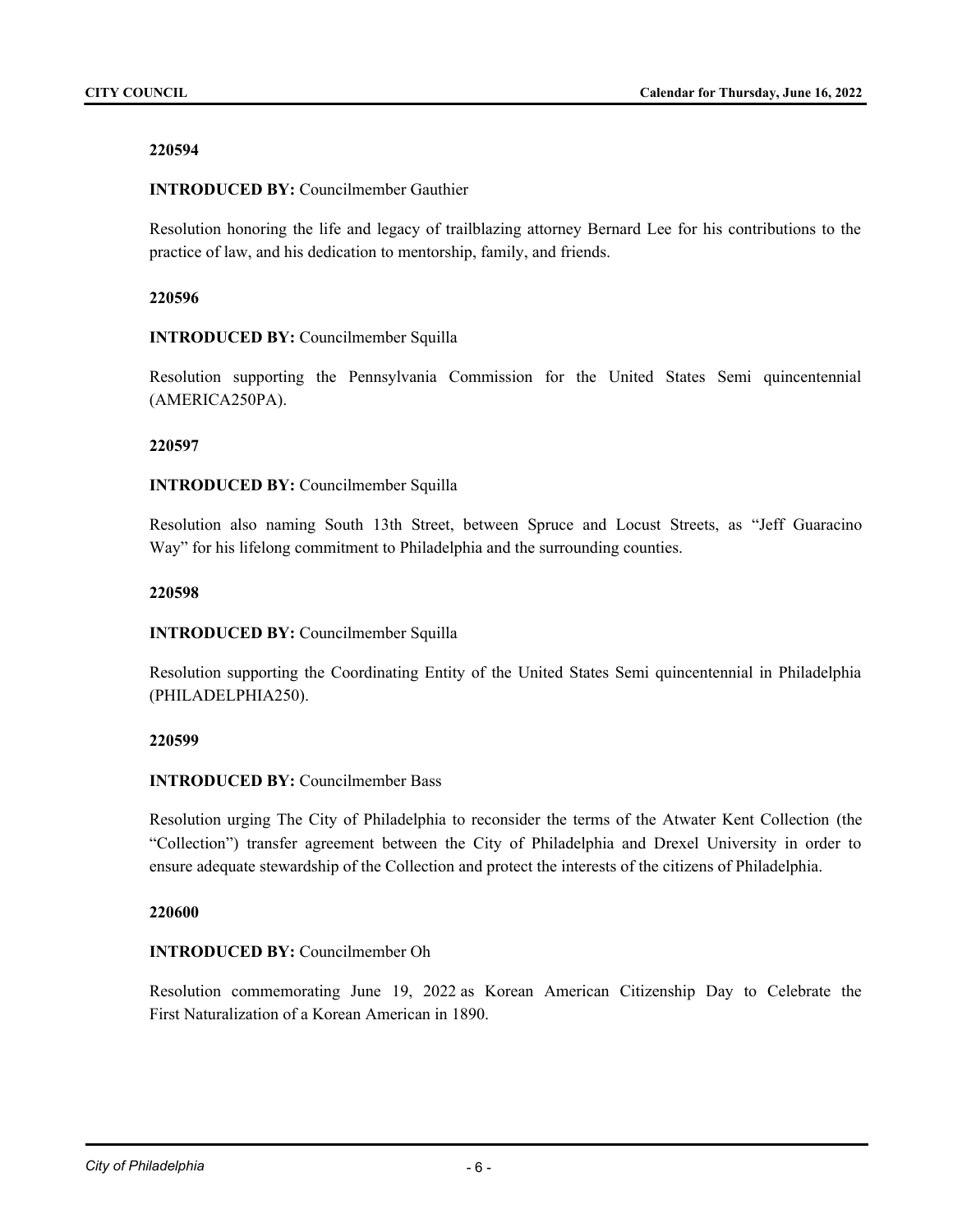**INTRODUCED BY:** Councilmember Quiñones Sánchez for Council President Clarke

Resolution confirming the appointment of Sarah-Ashley Andrews to the Board of Education of the School District of Philadelphia.

# **220545**

**INTRODUCED BY:** Councilmember Quiñones Sánchez for Council President Clarke

Resolution confirming the appointment of Chau Wing Lam to the Board of Education of the School District of Philadelphia.

# **200040**

**INTRODUCED BY:** Councilmembers Gilmore Richardson, Quiñones Sánchez, Parker, Green and Brooks

Resolution proposing an amendment to The Philadelphia Home Rule Charter providing for a preference in civil service examinations for any qualified graduate of a Career Technical Education program in the School District of Philadelphia; and providing for the submission of the amendment to the electors of Philadelphia.

# **220221-A**

**INTRODUCED BY:** Councilmembers Gym, Bass, Brooks, Gauthier, Gilmore Richardson, Green, Johnson, Parker and Squilla

An Ordinance amending Title 4 of The Philadelphia Code ("The Philadelphia Building Construction and Occupancy Code") by revising Section PM-202 of Subcode PM ("The Philadelphia Property Maintenance Code"), entitled "General Definitions", to revise definitions related to drinking fountains and water dispensers; and revising Section PM-502.6 of Subcode PM, entitled "Schools", to add provisions related to drinking facilities in schools and requiring filtration systems; all under certain terms and conditions.

# **200006-A**

# **INTRODUCED BY:** Councilmember Gilmore Richardson

An Ordinance providing for the submission to the qualified electors of the City of Philadelphia of an amendment to The Philadelphia Home Rule Charter to provide for a preference in civil service examinations for any qualified graduate of a Career Technical Education program in the School District of Philadelphia, as approved by Resolution of the City Council; fixing the date of a special election for such purpose; prescribing the form of ballot question to be voted on; and, authorizing the appropriate officers to publish notice and to make arrangements for the special election.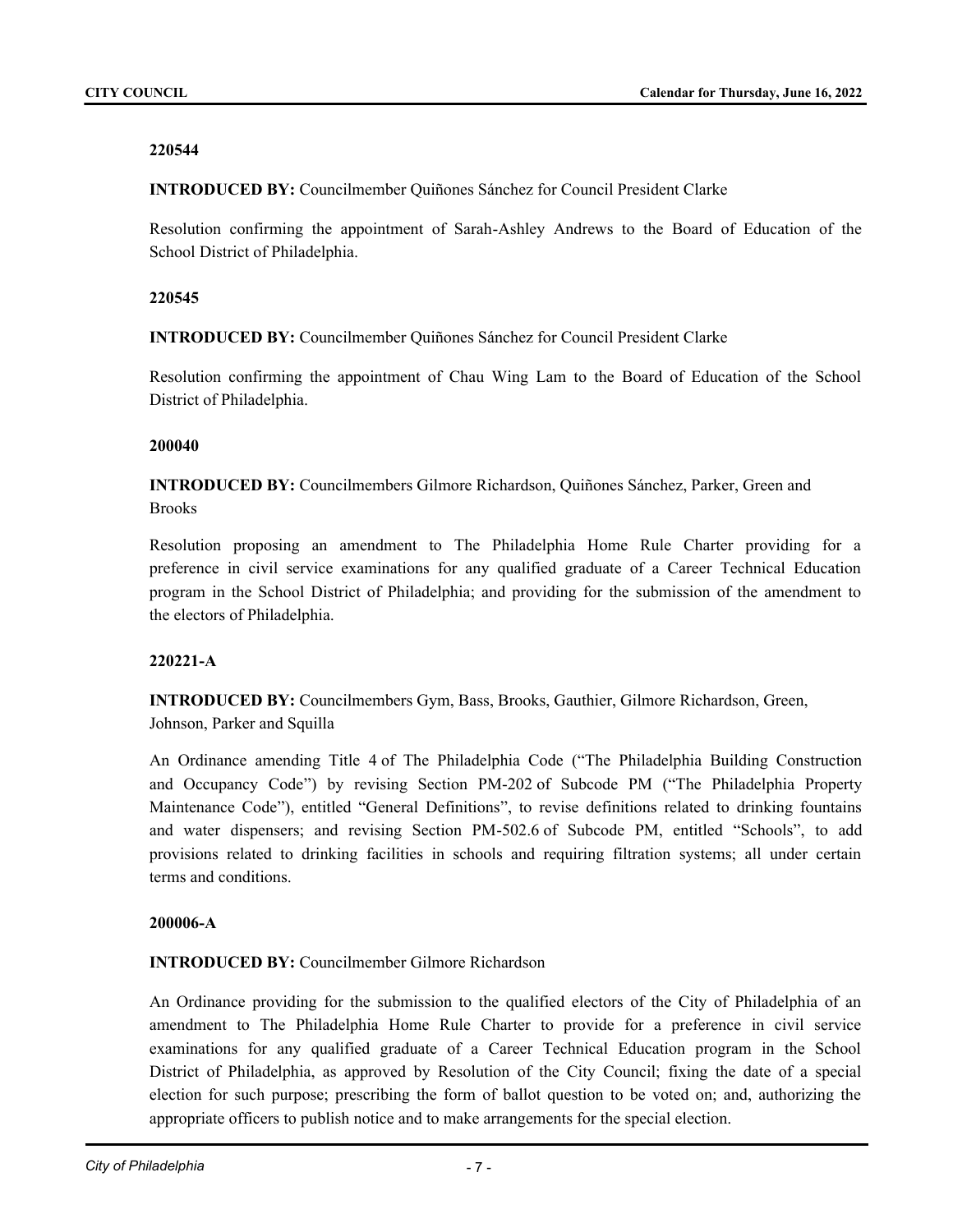### **INTRODUCED BY:** Councilmember Gilmore Richardson

An Ordinance amending Chapter 20-1100 of The Philadelphia Code, entitled "Civil Service Preferences," to provide for a civil service preference for qualified graduates of Career Technical Education Programs in the School District of Philadelphia, under certain terms and conditions.

# **BILLS AND RESOLUTIONS ON SECOND READING AND FINAL PASSAGE**

#### **200658**

#### **INTRODUCED BY:** Councilmember Jones

An Ordinance authorizing the installation of a traffic signal at the intersection of Upland Way and Berks Street.

#### **210478**

#### **INTRODUCED BY:** Councilmember Gauthier

An Ordinance establishing a parking regulation in the vicinity of: Frazier street and Spruce street; Ludlow street and S. 58th street; Yewdall street and Larchwood avenue; Reinhard street and S. 47th street; S. 48th street and Reinhard street; Baring street and N. 32nd street; Brandywine street and N. 34th street; Hamilton street and N. 35th street; Haverford avenue and N. 32nd street; Haverford Avenue and N. 40th street; Wallace street and N. 33rd street; Mandela Way and N. 46th street; Mount Vernon street and N. 33rd street; Preston street and Baring street; St. Malachys Way and N. 46th street; Spring Garden street and N. 40th street; N. 31st street and Hamilton street; Sansom street and S. 49th street; S. 61st street and Walnut street; Irving street and S. 51st street; Ruby street and Market street; Pine street and S. 46th street; Mount Vernon street and N. 32nd street; N. 42nd street and Baring street; and State street and Powelton avenue.

#### **210800**

**INTRODUCED BY:** Councilmembers Gauthier, Parker, Brooks, Gym, Gilmore Richardson,

# Domb, Squilla and Henon

An Ordinance amending Title 12 of The Philadelphia Code, entitled "Parking Regulations and Penalties," to add a new section entitled "Parking for Qualified School Employees," to provide parking for certain school employees at certain locations; all under certain terms and conditions.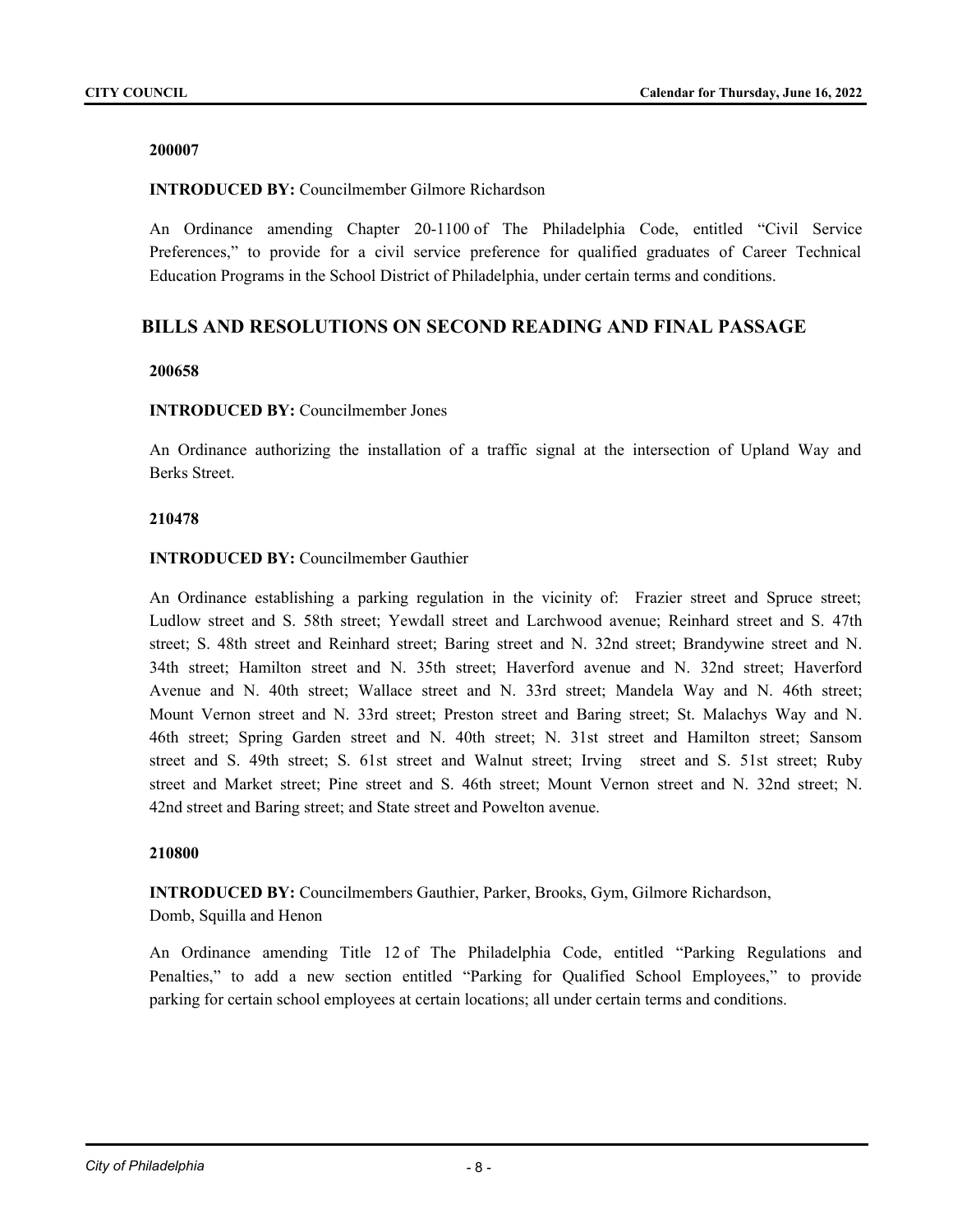### **INTRODUCED BY:** Councilmember Johnson for Council President Clarke

An Ordinance providing for the submission to the qualified electors of the City of Philadelphia of an amendment to The Philadelphia Home Rule Charter to create the Department of Aviation, to transfer the functions of certain City agencies with respect to the operations of the City's airports to the newly-created Department and to provide for additional duties of the Department, as approved by Resolution of the City Council; fixing the date of a special election for such purpose; prescribing the form of ballot question to be voted on; and, authorizing the appropriate officers to publish notice and to make arrangements for the special election.

#### **210740**

#### **INTRODUCED BY:** Councilmember Parker for Council President Clarke

An Ordinance amending Chapter 9-1000 of The Philadelphia Code, entitled "Trades," and Chapter 9-3000, entitled "Sheet Metal Technician", to create a license requirement for Mechanical System Contractors and to modify licensing requirements applicable to Sheet Metal Systems Technicians; all under certain terms and conditions.

#### **220110**

#### **INTRODUCED BY:** Councilmembers Jones, Gauthier and Domb

An Ordinance amending Section A-303 of The Philadelphia Code, entitled "Demolition and Relocation of Structures," to add additional requirements for the issuance of demolition permits for structures currently or previously used as religious facilities; all under certain terms and conditions.

#### **220444**

**INTRODUCED BY:** Councilmember Parker for Council President Clarke

An Ordinance amending Chapter 20-500 of The Philadelphia Code, entitled "Councilmanic Districts," by revising the approximate population in each of the Councilmanic Districts to include state and county prisoner data, under certain terms and conditions.

#### **220188**

# **INTRODUCED BY:** Councilmember Gauthier

An Ordinance authorizing the striking from City Plan No. 269 and abandonment of a portion of a certain right-of-way for drainage purposes and water main purposes in the vicinity of the northwesterly side of Civic Center Boulevard, northeast of Osler Circle, under certain terms and conditions.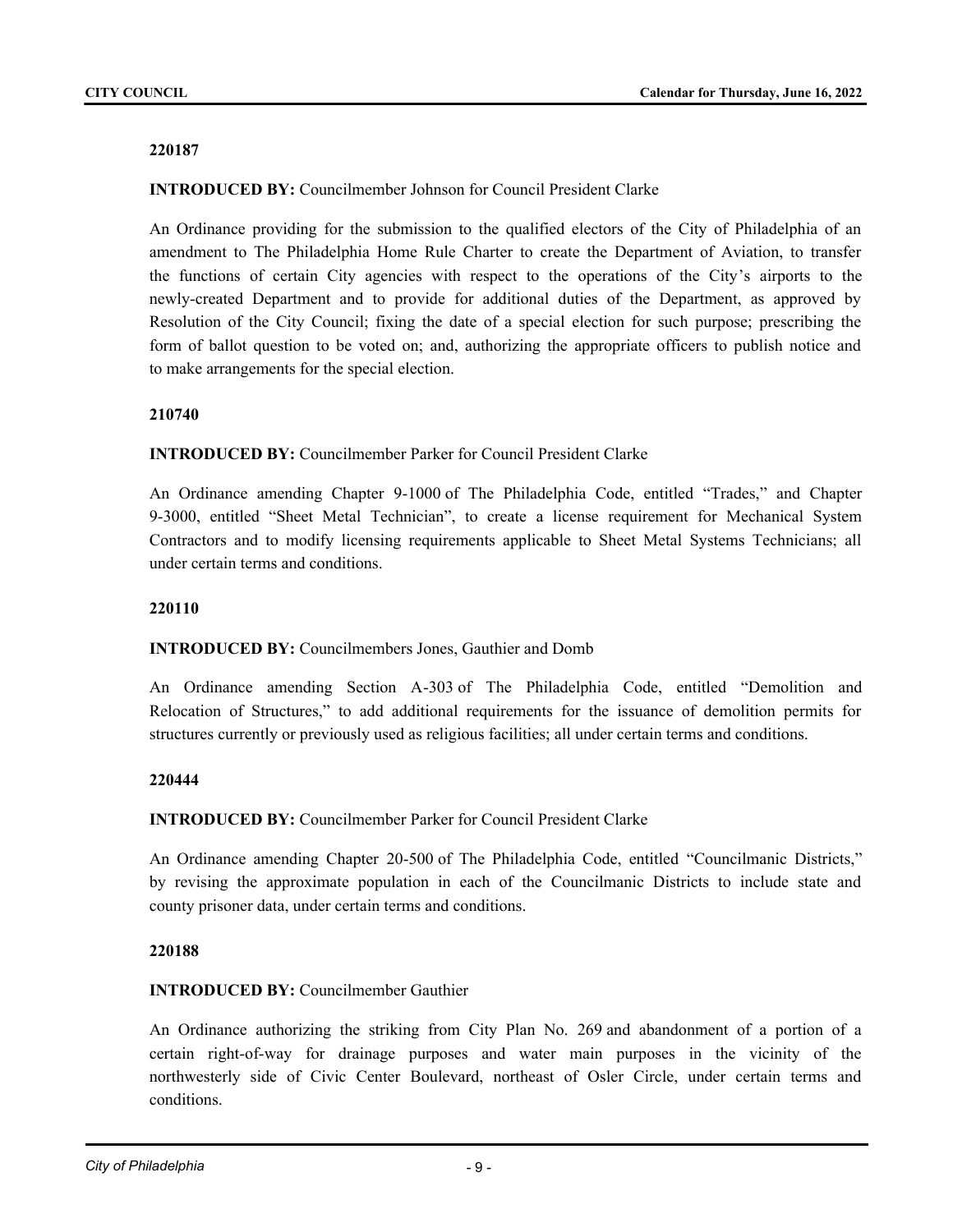**INTRODUCED BY:** Councilmember Thomas for Council President Clarke

An Ordinance amending Section 11-505 of The Philadelphia Code, entitled "Sidewalk Paving and Other Improvements by Property Owners," to authorize the Streets Department to collect fees for costs incurred in reviewing plans for and constructing ADA-compliant sidewalks, all under certain terms and conditions.

#### **220243**

### **INTRODUCED BY:** Councilmember Oh

An Ordinance amending Chapter 10-700 of The Philadelphia Code, entitled "Refuse and Littering," by adding new definition for third party administrators, and revising Section 10-718 to sanction third party administrators as enforcers of illegal dumping violations, all under certain terms and conditions.

#### **220245**

#### **INTRODUCED BY:** Councilmember Oh

An Ordinance amending Chapter 12-900 of The Philadelphia Code, entitled "Parking Regulations and Penalties," by regulating on-street parking of unpermitted semitrailers and truck tractors, all under certain terms and conditions.

#### **220246**

# **INTRODUCED BY:** Councilmember Oh

An Ordinance amending Chapter 12-400 of The Philadelphia Code, entitled "Towing and Immobilizing of Parked or Abandoned Vehicles," by adding new regulations for the towing and storage of illegally parked semitrailer and truck tractors, all under certain terms and conditions.

# **220247**

# **INTRODUCED BY:** Councilmember Oh

An Ordinance amending Chapter 12-800 of The Philadelphia Code, entitled "Administrative Adjudication of Parking Violations," by establishing monetary penalties for on-street parking of semitrailers and truck tractors, all under certain terms and conditions.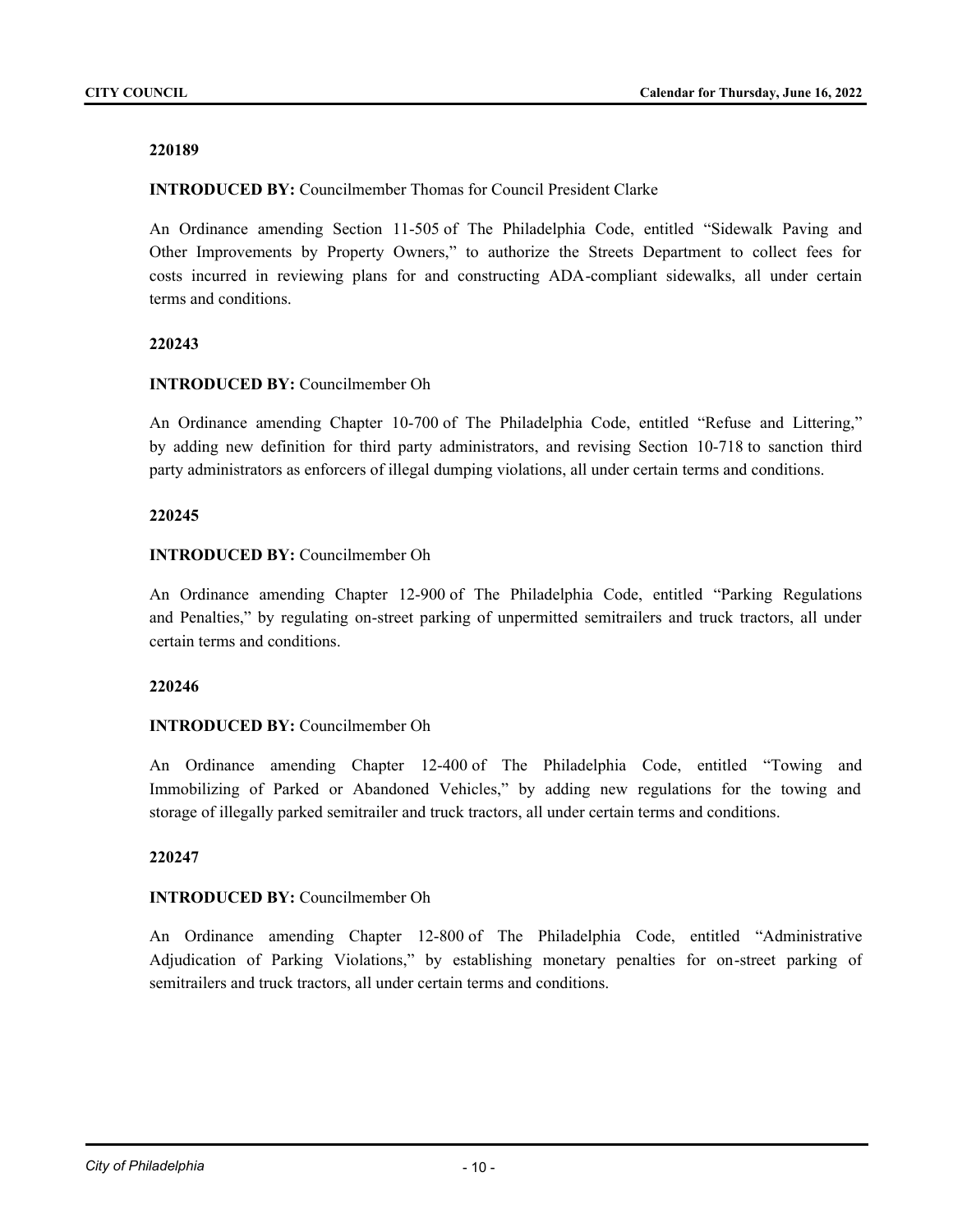**INTRODUCED BY:** Councilmembers Parker, Squilla, Gilmore Richardson, O'Neill, Bass, Jones and Thomas

An Ordinance amending Chapter 10-700 of The Philadelphia Code, entitled "Refuse and Littering," to further define short dumping and related violations and to revise penalties and remedies related to such offenses, all under certain terms and conditions.

#### **220380**

**INTRODUCED BY:** Councilmember Parker

An Ordinance establishing parking regulations in the vicinity of: Bingham street, and Comly street.

#### **220381**

#### **INTRODUCED BY:** Councilmember Parker

An Ordinance establishing parking regulations in the vicinity of: Clearview street and N. Broad street.

#### **220382**

# **INTRODUCED BY:** Councilmember Parker

An Ordinance establishing parking regulations in the vicinity of: Lawrence street and Somerville avenue; Ashdale street and N. 2nd street; Fairhill street and Tabor road; Chew avenue and N. 5th street; Howard street and Fisher avenue; Tabor road and N. 5th street; Elkins street and N. 7th street; Somerville avenue and N. 4th street.

#### **220420**

# **INTRODUCED BY:** Councilmember Gauthier

An Ordinance amending Section 12-701 of The Philadelphia Code, entitled "Designation of Bicycle Lanes," to authorize bicycle lanes on Lindbergh boulevard between 58th street and 65th street; and making associated changes to lanes of travel within the same limits; all under certain terms and conditions.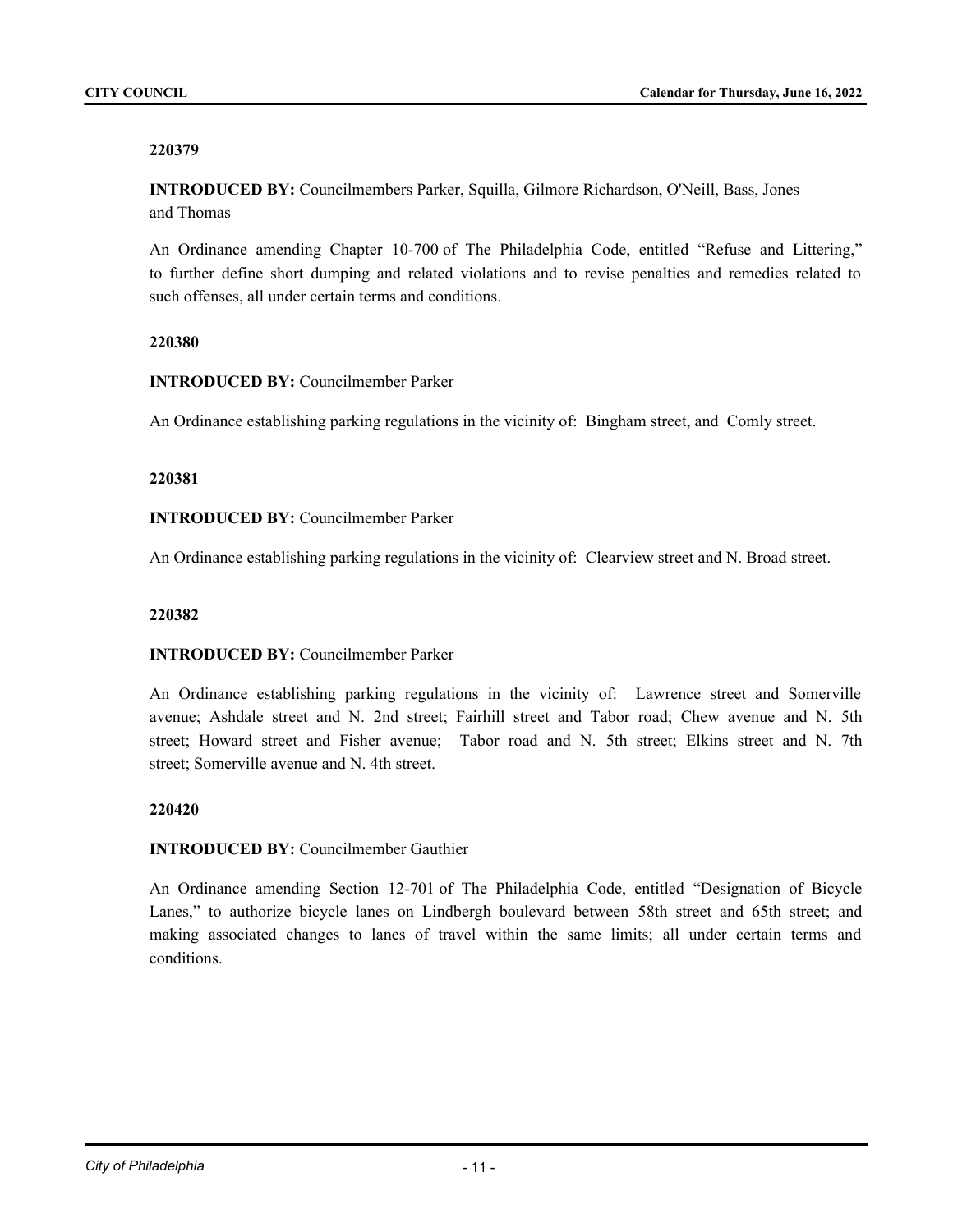**INTRODUCED BY:** Councilmember Thomas for Council President Clarke

An Ordinance amending Section 12-701 of The Philadelphia Code, entitled "Designation of Bicycle Lanes," to authorize a bicycle lane on West Market street from 20th street to 23rd street; and making associated changes to travel lanes and parking regulations within the same limits; all under certain terms and conditions.

#### **220488**

#### **INTRODUCED BY:** Councilmember Parker

An Ordinance establishing no truck parking restrictions near various locations, including: recreation centers, libraries, parks, and schools in the 9th Council District; all under certain terms and conditions.

#### **220489**

# **INTRODUCED BY:** Councilmember Parker

An Ordinance amending Section 2 of an Ordinance (Bill No. 180560) approved July 10, 2018, entitled "An Ordinance authorizing the revision of lines and grades on a portion of City Plan No. 250 by striking from the City Plan and vacating the legally open portion of Montour Street from Adams Avenue to Foulkrod Street, under certain terms and conditions," by extending the period for compliance with the terms and conditions stated therein.

#### **220490**

# **INTRODUCED BY:** Councilmember Jones

An Ordinance authorizing encroachments in the nature of a pedestrian underpass in the vicinity of 5700-30 City Avenue, under certain terms and conditions.

# **220492**

# **INTRODUCED BY:** Councilmember Johnson

An Ordinance authorizing the revision of lines and grades on a portion of City Plan No. 375 by placing on the City Plan a certain portion of Sixty-Seventh Street, previously stricken from the City Plan, extending southeastwardly from the present terminus of Sixty-Seventh Street, southeast of Essington Avenue, to connect with a presently disconnected portion of Sixty-Seventh Street which extends further southeastwardly to the Schuylkill River, all under certain terms and conditions.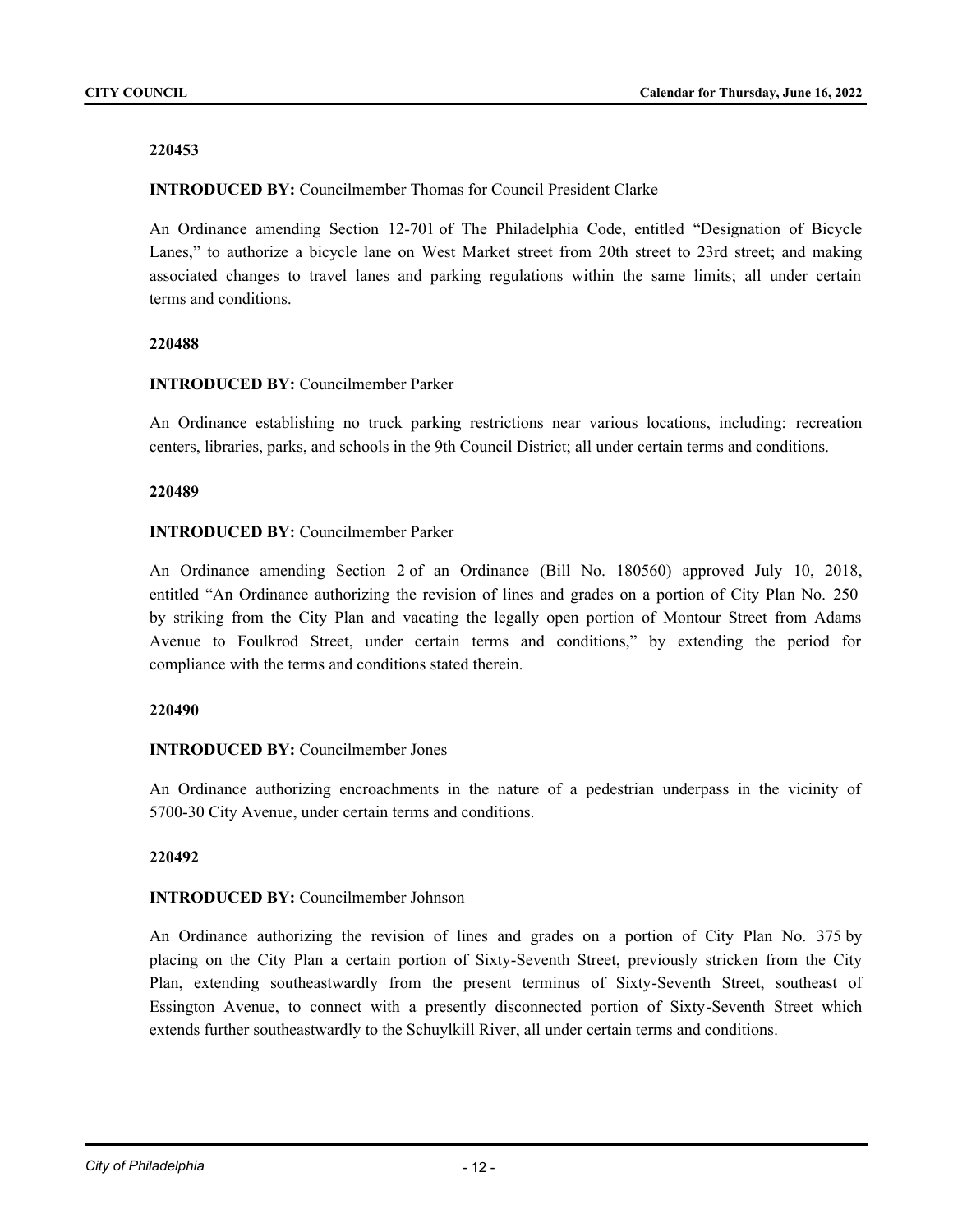### **INTRODUCED BY:** Councilmember Johnson

An Ordinance authorizing the striking from City Plan No. 97 and abandoning of a right-of-way for drainage purposes and water main purposes, in the vicinity of east of Broad Street and extending from Washington Avenue to Carpenter Street, and a right-of-way for gas main purposes, located in the vicinity of north of Washington Avenue and extending from Thirteenth Street westwardly to a terminus, under certain terms and conditions.

#### **220495**

#### **INTRODUCED BY:** Councilmember Johnson

An Ordinance amending Section 12-701 of The Philadelphia Code, entitled "Designation of Bicycle Lanes," to authorize a bicycle lane on Grays Ferry avenue from 34th street to Washington avenue, and making associated changes to parking regulations within the same limits, all under certain terms and conditions.

#### **220500**

#### **INTRODUCED BY:** Councilmember Quiñones Sánchez

An Ordinance authorizing an existing bulk front addition at 401-407 East Wyoming Avenue, Philadelphia, PA 19120, under certain terms and conditions.

# **220501**

# **INTRODUCED BY:** Councilmember Quiñones Sánchez

An Ordinance delegating to the Philadelphia Streets Department the authority to regulate the direction of movement of traffic and establish parking restrictions on certain streets within the bounded area of Wyoming avenue to 9th street to Pike street to Rising Sun avenue; all under certain terms and conditions.

#### **220502**

#### **INTRODUCED BY:** Councilmember Quiñones Sánchez

An Ordinance regulating the direction of movement of traffic on Gillingham street between Mulberry street and Tackawanna street, all under certain terms and conditions.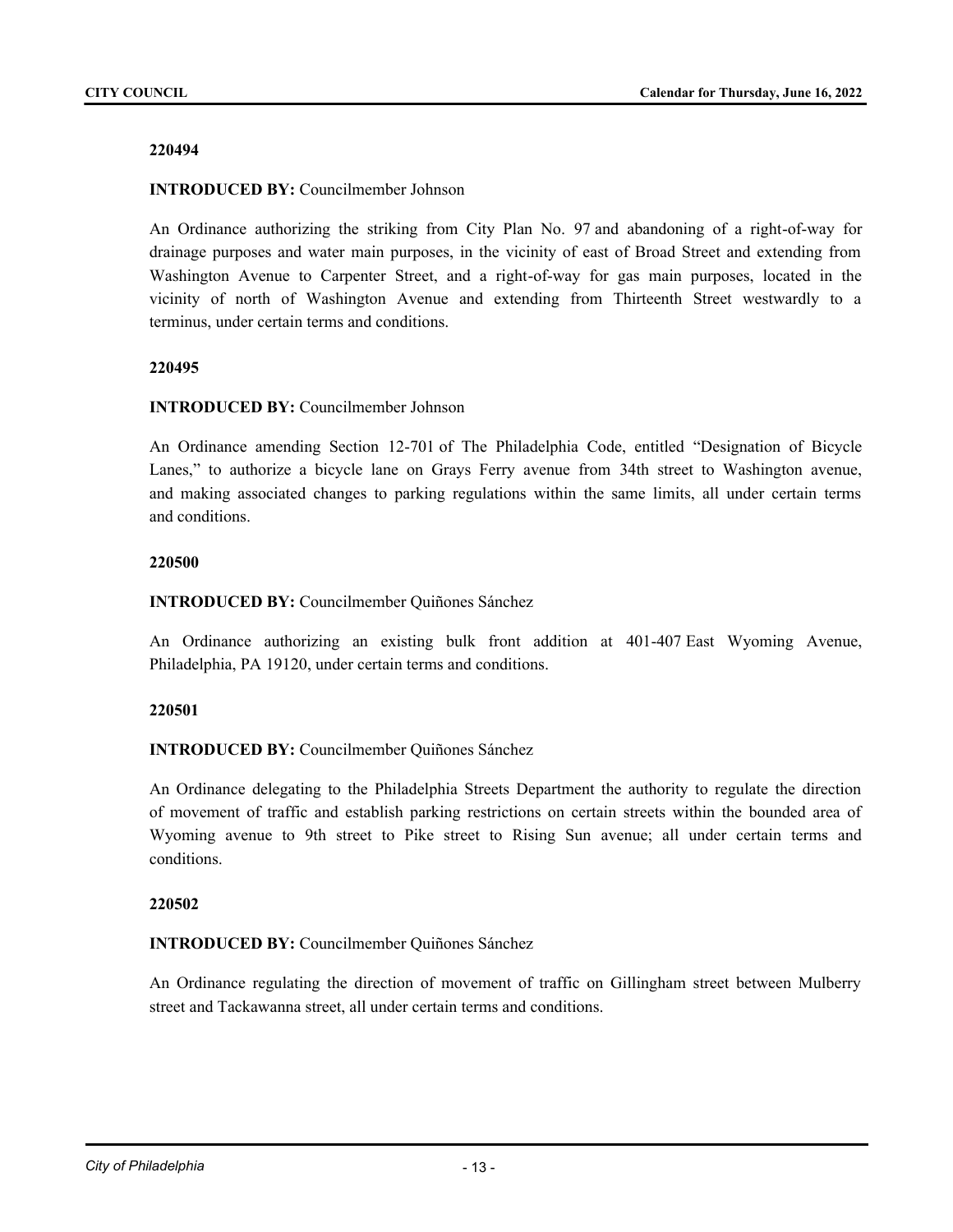# **INTRODUCED BY:** Councilmember Quiñones Sánchez

An Ordinance regulating the direction of movement of traffic on Meadow street between Paul street and Frankford avenue, all under certain terms and conditions.

# **220504**

# **INTRODUCED BY:** Councilmember Quiñones Sánchez

An Ordinance amending Section 12-2700 of The Philadelphia Code, entitled "Permit Parking Districts," by amending the boundaries for certain permit parking districts, all under certain terms and conditions.

# **220505**

# **INTRODUCED BY:** Councilmember Quiñones Sánchez

An Ordinance amending Chapter 12-3000 of The Philadelphia Code, entitled "Use Of An Automated Red Light Enforcement System To Prevent Red Light Violations," by authorizing the installation of red light enforcement systems at the intersection of Front Street and Hunting Park Avenue, all under certain terms and conditions.

# **220512**

# **INTRODUCED BY:** Councilmember Gauthier

An Ordinance authorizing the revision of lines and grades on a portion of City Plan No. 246 by striking from the City Plan Fifty-First Street from Woodland Avenue to its terminus southeastwardly therefrom and reserving and placing on the City Plan a right-of-way for public utility purposes within a portion of said Fifty-First Street being stricken and authorizing acceptance of the grant to the City of the said right-of-way, under certain terms and conditions.

# **220513**

# **INTRODUCED BY:** Councilmember Gauthier

An Ordinance authorizing the revision of lines and grades on a portion of City Plan No. 269 by relocating the curblines, reducing the cartway width, modifying the curb grades, and lowering the curb elevations of Osler Circle from Civic Center Boulevard to a terminus northwestwardly therefrom and from Curie Boulevard to a terminus southeastwardly therefrom, all under certain terms and conditions.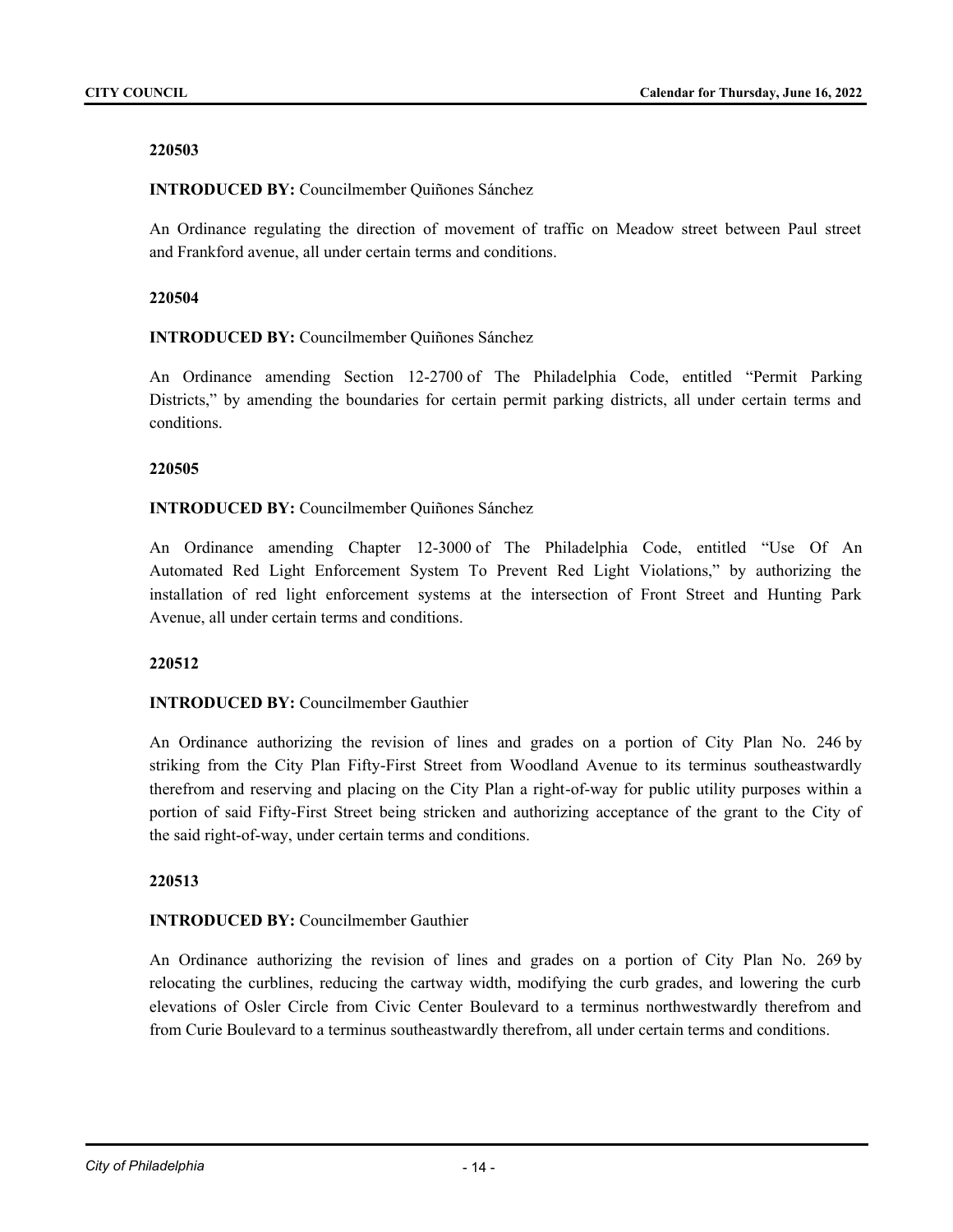# **INTRODUCED BY:** Councilmember Gauthier

An Ordinance establishing no truck parking regulations on 53rd street, both sides, between Whitby avenue and Broomall street; and on Whitby avenue, both sides, between 53rd street and 52nd street.

# **220515**

# **INTRODUCED BY:** Councilmember Gauthier

An Ordinance amending Section 9-213 of The Philadelphia Code, entitled "Farmers' Markets," by adding a permissible location on Baltimore avenue, between 58th street and 59th street, all under certain terms and conditions.

# **220516**

# **INTRODUCED BY:** Councilmember Gauthier

An Ordinance establishing parking regulations on Saybrook avenue, from Melville street to 46th street.

### **220517**

# **INTRODUCED BY:** Councilmember Gauthier

An Ordinance authorizing the installation, ownership, and maintenance of various encroachments in the vicinity of 1 Convention Avenue, Philadelphia, PA 19104, under certain terms and conditions.

# **220518**

# **INTRODUCED BY:** Councilmember Gauthier

An Ordinance amending Chapter 12-3000 of The Philadelphia Code, entitled "Use Of An Automated Red Light Enforcement System To Prevent Red Light Violations," by authorizing the installation of red light enforcement systems at the intersection of 58th Street and Baltimore Avenue, all under certain terms and conditions.

# **220519**

# **INTRODUCED BY:** Councilmember Gauthier

An Ordinance authorizing the striking from City Plan No. 130 and vacating of an area for municipal purposes located at the intersection of the northeasterly side of Haverford Avenue and the westerly side of Wilton Street, under certain terms and conditions.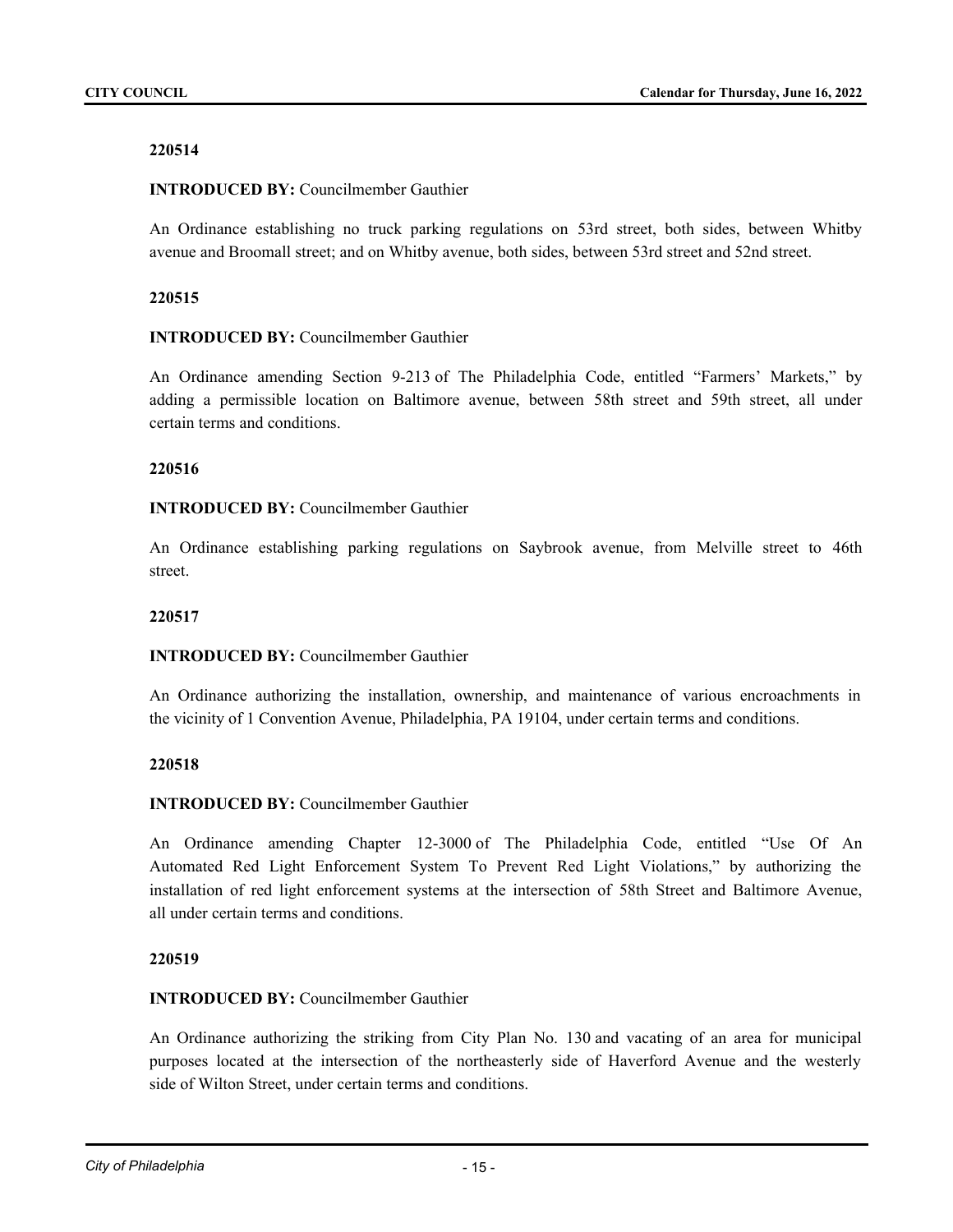### **INTRODUCED BY:** Councilmember Gauthier

An Ordinance amending Bill No. 1280, (adopted June 30, 1982) entitled "An Ordinance amending Chapter 12-900 of the Philadelphia Code, entitled "Parking Regulations and Penalties," and Chapter 12-1000 of the Philadelphia Code, entitled "Parking Meter Regulations and Penalties," by, respectively, authorizing the Streets Department to establish and revise limited time parking regulations in areas expressly provided for by special ordinances, to install parking meters in areas expressly provided for by special ordinances, by increasing charges for metered parking, and by increasing penalties for violation of Chapter 12-1000; and, further, specifically designating the Center City and University City areas for the purpose of authorizing the Streets Department to establish and revise limited time parking regulations, and to designate parking meter zones, and to specifically increase parking meter fees in these areas," to revise the area constituting University City; all under certain terms and conditions.

#### **220523**

# **INTRODUCED BY:** Councilmember Squilla

An Ordinance amending Section 12-903 of The Philadelphia Code, entitled "Stopping, Standing, or Parking Prohibited at Certain Times," to provide for regulation of such activity along Washington Avenue in the City of Philadelphia, all under certain terms and conditions.

#### **220527**

# **INTRODUCED BY:** Councilmember Squilla

An Ordinance amending Section 9-212 of The Philadelphia Code, entitled "Newsstands," by adding provisions related to removal and relocation, all under certain terms and conditions.

#### **220528**

# **INTRODUCED BY:** Councilmember Squilla

An Ordinance authorizing the relocation of the curblines of Watts Street, from Pine Street to a point northwardly therefrom, on City Plan No. 308, and the plotting on said City Plan of an area for public pedestrian use extending along the westerly side of said Pine Street and authorizing acceptance of the grant to the City of the said area for public pedestrian use, all under certain terms and conditions.